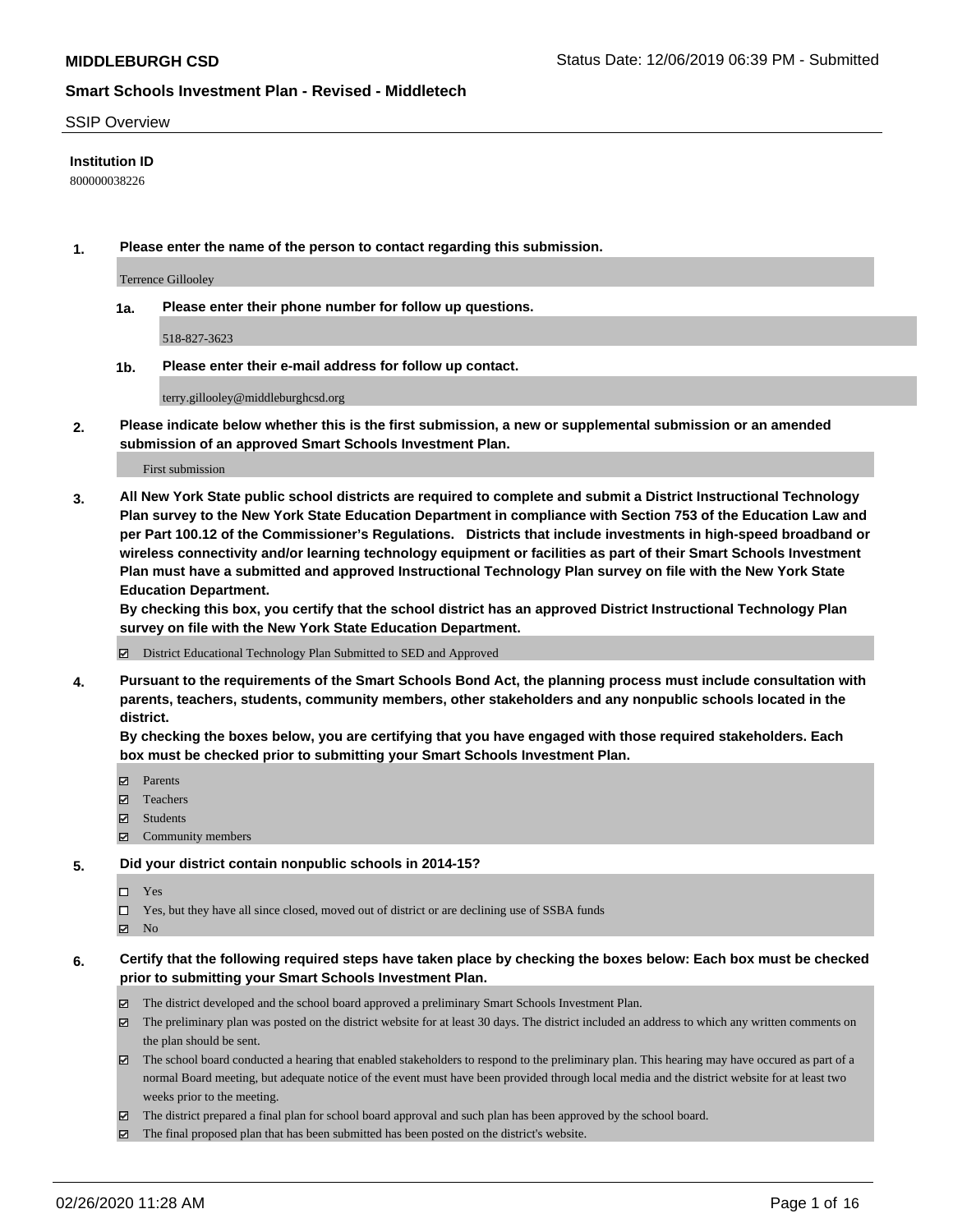SSIP Overview

**6a. Please upload the proposed Smart Schools Investment Plan (SSIP) that was posted on the district's website, along with any supporting materials. Note that this should be different than your recently submitted Educational Technology Survey. The Final SSIP, as approved by the School Board, should also be posted on the website and remain there during the course of the projects contained therein.**

BOE Presentatiion.pdf

**6b. Enter the webpage address where the final Smart Schools Investment Plan is posted. The Plan should remain posted for the life of the included projects.**

https://www.middleburghcsd.org/wp-content/uploads/2019/05/MCS-Smart-School-Bond-Act-Power-Point.pdf

**7. Please enter an estimate of the total number of students and staff that will benefit from this Smart Schools Investment Plan based on the cumulative projects submitted to date.**

950

**8. An LEA/School District may partner with one or more other LEA/School Districts to form a consortium to pool Smart Schools Bond Act funds for a project that meets all other Smart School Bond Act requirements. Each school district participating in the consortium will need to file an approved Smart Schools Investment Plan for the project and submit a signed Memorandum of Understanding that sets forth the details of the consortium including the roles of each respective district.**

 $\Box$  The district plans to participate in a consortium to partner with other school district(s) to implement a Smart Schools project.

#### **9. Please enter the name and 6-digit SED Code for each LEA/School District participating in the Consortium.**

| Partner LEA/District | <b>ISED BEDS Code</b> |
|----------------------|-----------------------|
| (No Response)        | (No Response)         |

#### **10. Please upload a signed Memorandum of Understanding with all of the participating Consortium partners.**

(No Response)

**11. Your district's Smart Schools Bond Act Allocation is:**

\$922,936

#### **12. Final 2014-15 BEDS Enrollment to calculate Nonpublic Sharing Requirement**

|            | <b>Public Enrollment</b> | Nonpublic Enrollment | <b>Total Enrollment</b> | l Nonpublic Percentage |
|------------|--------------------------|----------------------|-------------------------|------------------------|
| Enrollment | 763                      |                      | 763.00                  | 0.00                   |

**13. This table compares each category budget total, as entered in that category's page, to the total expenditures listed in the category's expenditure table. Any discrepancies between the two must be resolved before submission.**

|                                          | Sub-Allocations | <b>Expenditure Totals</b> | <b>Difference</b> |
|------------------------------------------|-----------------|---------------------------|-------------------|
| <b>School Connectivity</b>               | 350,755.00      | 350,755.00                | 0.00              |
| Connectivity Projects for<br>Communities | 0.00            | 0.00                      | 0.00              |
| Classroom Technology                     | 0.00            | 0.00                      | 0.00              |
| Pre-Kindergarten Classrooms              | 0.00            | 0.00                      | 0.00              |
| Replace Transportable<br>Classrooms      | 0.00            | 0.00                      | 0.00              |
| High-Tech Security Features              | 67,578.00       | 67,578.00                 | 0.00              |
| Nonpublic Loan                           | 0.00            | 0.00                      | 0.00              |
| Totals:                                  |                 |                           |                   |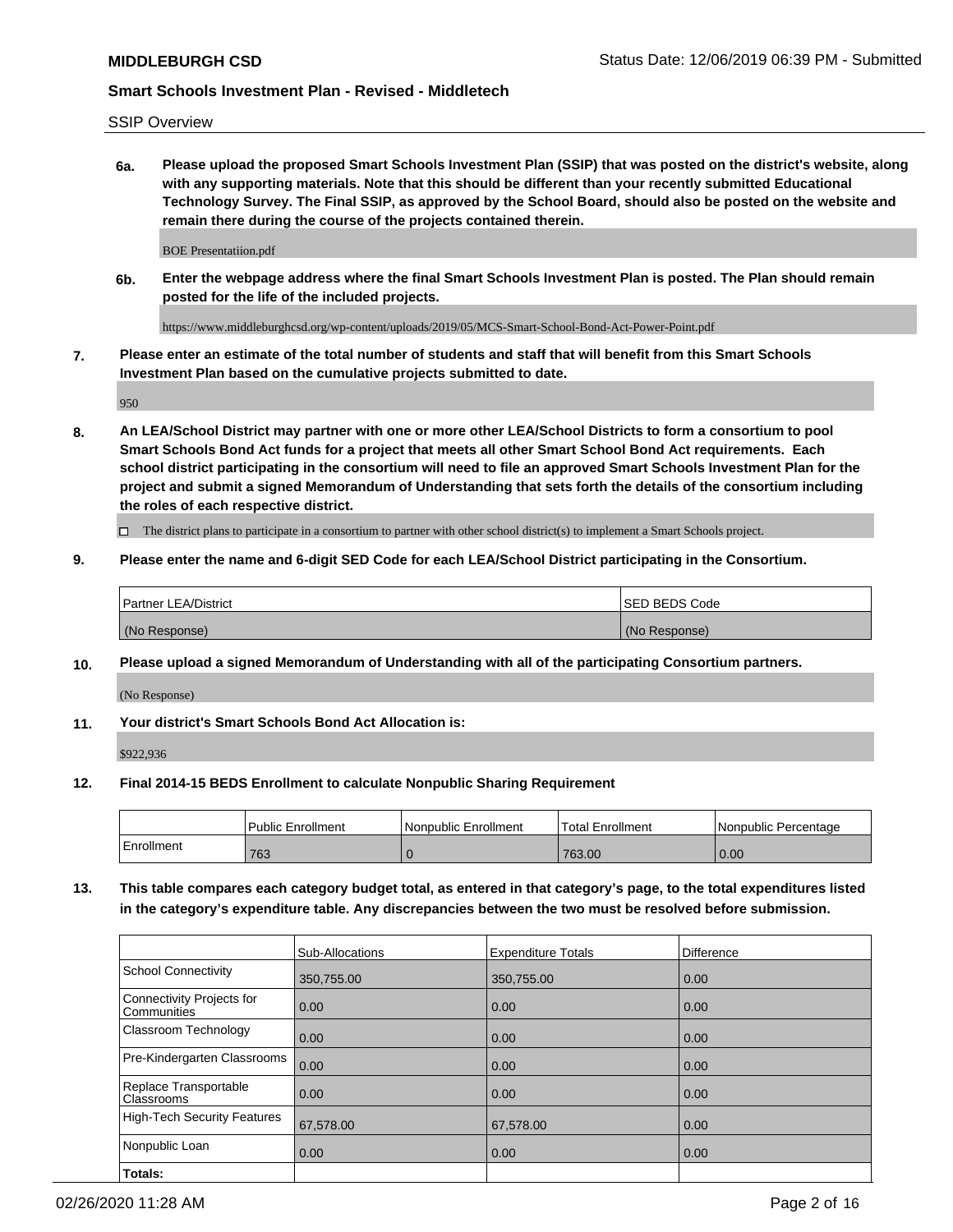SSIP Overview

| <b>Sub-Allocations</b> | Totals<br>l Expenditure | <b>Difference</b> |
|------------------------|-------------------------|-------------------|
| 418,333                | 418,333                 | 0                 |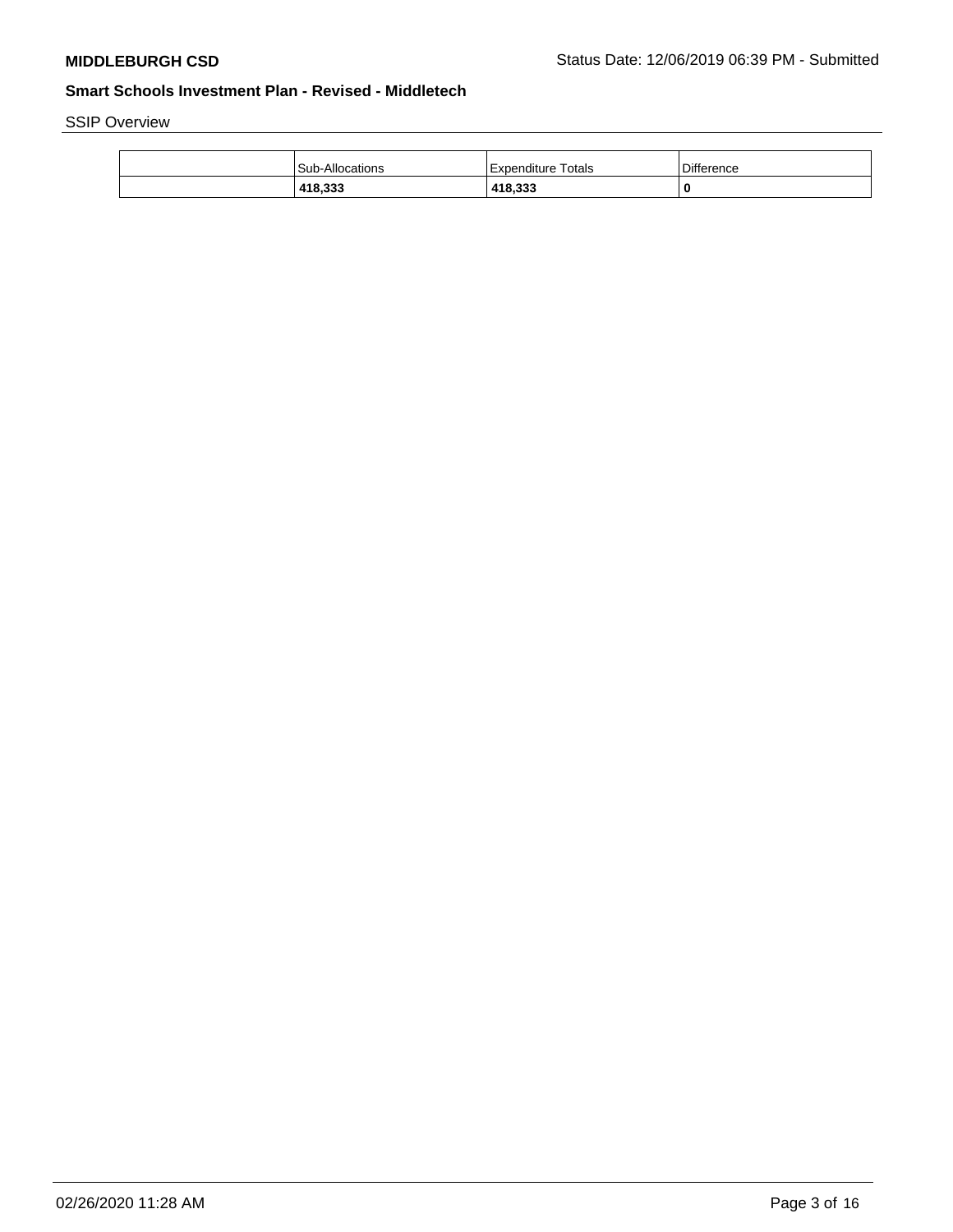School Connectivity

- **1. In order for students and faculty to receive the maximum benefit from the technology made available under the Smart Schools Bond Act, their school buildings must possess sufficient connectivity infrastructure to ensure that devices can be used during the school day. Smart Schools Investment Plans must demonstrate that:**
	- **• sufficient infrastructure that meets the Federal Communications Commission's 100 Mbps per 1,000 students standard currently exists in the buildings where new devices will be deployed, or**
	- **• is a planned use of a portion of Smart Schools Bond Act funds, or**
	- **• is under development through another funding source.**

**Smart Schools Bond Act funds used for technology infrastructure or classroom technology investments must increase the number of school buildings that meet or exceed the minimum speed standard of 100 Mbps per 1,000 students and staff within 12 months. This standard may be met on either a contracted 24/7 firm service or a "burstable" capability. If the standard is met under the burstable criteria, it must be:**

**1. Specifically codified in a service contract with a provider, and**

**2. Guaranteed to be available to all students and devices as needed, particularly during periods of high demand, such as computer-based testing (CBT) periods.**

**Please describe how your district already meets or is planning to meet this standard within 12 months of plan submission.**

Currently the District's internet speeds already meets the FCC requirement.

**1a. If a district believes that it will be impossible to meet this standard within 12 months, it may apply for a waiver of this requirement, as described on the Smart Schools website. The waiver must be filed and approved by SED prior to submitting this survey.**

 $\Box$  By checking this box, you are certifying that the school district has an approved waiver of this requirement on file with the New York State Education Department.

**2. Connectivity Speed Calculator (Required). If the district currently meets the required speed, enter "Currently Met" in the last box: Expected Date When Required Speed Will be Met.**

|                  | l Number of<br>Students | Required Speed<br>In Mbps | Current Speed in<br><b>Mbps</b> | Expected Speed<br>to be Attained | Expected Date<br>When Required          |
|------------------|-------------------------|---------------------------|---------------------------------|----------------------------------|-----------------------------------------|
|                  |                         |                           |                                 |                                  | l Within 12 Months ISpeed Will be Met l |
| Calculated Speed | 750                     | 75.00                     | 100                             | 100                              | currently met                           |

### **3. Describe how you intend to use Smart Schools Bond Act funds for high-speed broadband and/or wireless connectivity projects in school buildings.**

The districts plan is to update and enhance our infrastructure. Using the Smart School Bond money we will redesign and upgrade Wireless Access Points to allow 10GB or better throughout the district. Network "closet clean-up" with restructure of server environment with replacing switches and moving to cloud based servers to replace of current servers. In addition new cabling will replace outdated cabling throughout the buildings..

**4. Describe the linkage between the district's District Instructional Technology Plan and how the proposed projects will improve teaching and learning. (There should be a link between your response to this question and your responses to Question 1 in Section IV - NYSED Initiatives Alignment: "Explain how the district use of instructional technology will serve as a part of a comprehensive and sustained effort to support rigorous academic standards attainment and performance improvement for students."** 

# **Your answer should also align with your answers to the questions in Section II - Strategic Technology Planning and the associated Action Steps in Section III - Action Plan.)**

By improving our current infrastructure the district will meet the 21st Century educational environment. The BOE goals are a direct link to the Curriculum and Instruction. The BOE Goal #3 states "the BOE is committed to the success of all students by emphasizing high academic standards and providing a safe environment by support student learning by utilizing technology through the Smart Schools Bond Act resources." Providing one to one devices (tablets) in addition to laptops, other mobile computing devices, and interactive displays will provide students and staff with new technology in a safe, fast and secure environment.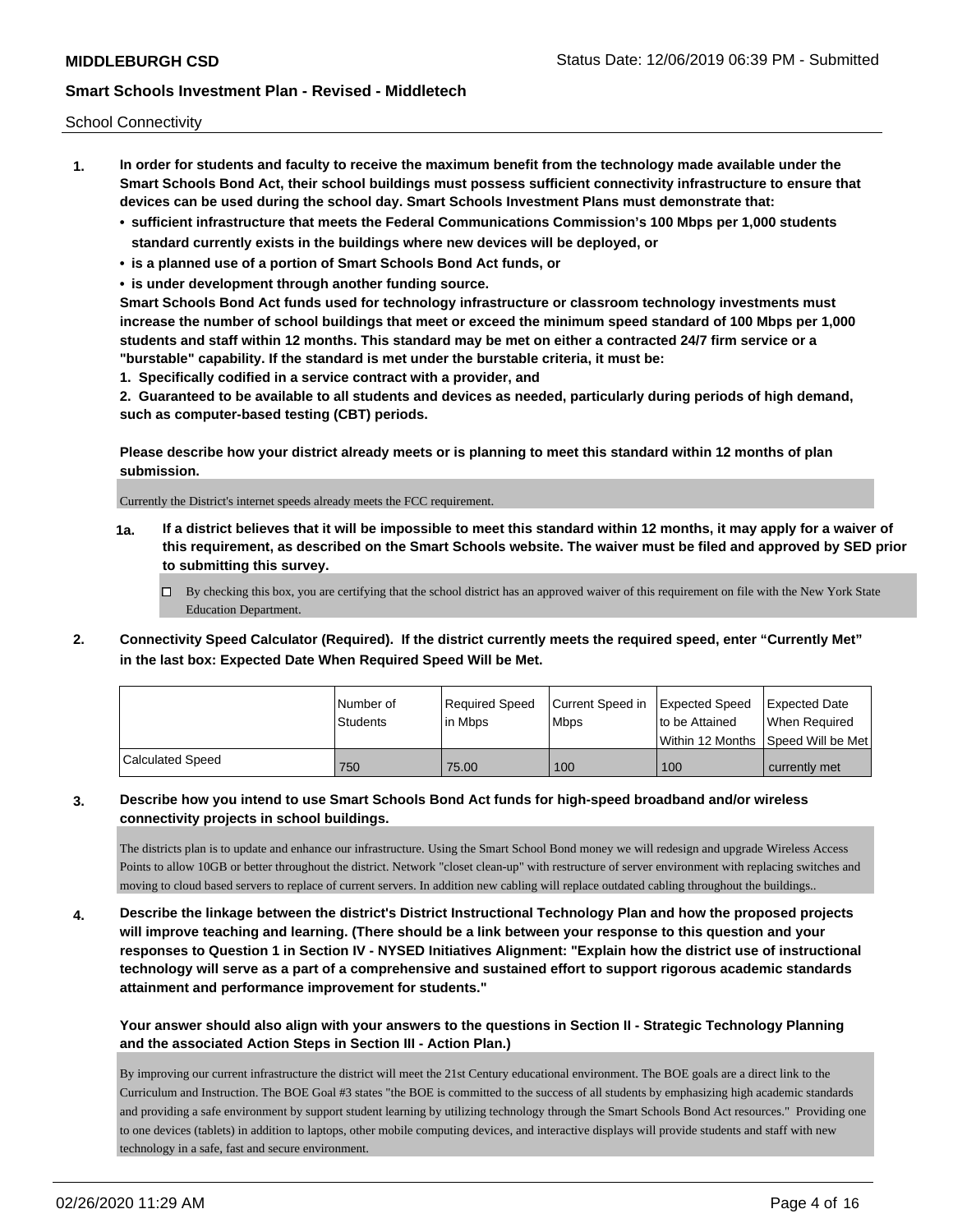**5. If the district wishes to have students and staff access the Internet from wireless devices within the school building, or in close proximity to it, it must first ensure that it has a robust Wi-Fi network in place that has sufficient bandwidth to meet user demand.**

**Please describe how you have quantified this demand and how you plan to meet this demand.**

We currently meet the regulations of the FCC with our current system. With an updated wireless system (updated access points) the necessary broadband will be meet to allow access in all buildings through the one to one initiative. Conversion to Office 365 will allow remote connectivity.

**6. Smart Schools plans with any expenditures in the School Connectivity category require a project number from the Office of Facilities Planning. Districts must submit an SSBA LOI and receive project numbers prior to submitting the SSIP. As indicated on the LOI, some projects may be eligible for a streamlined review and will not require a building permit.**

**Please indicate on a separate row each project number given to you by the Office of Facilities Planning.**

| Project Number  |  |
|-----------------|--|
| 541001047999BA1 |  |
| 541001047999001 |  |

**7. Certain high-tech security and connectivity infrastructure projects may be eligible for an expedited review process as determined by the Office of Facilities Planning.**

**Was your project deemed eligible for streamlined review?**

Yes

**7a. Districts that choose the Streamlined Review Process will be required to certify that they have reviewed all installations with their licensed architect or engineer of record and provide that person's name and license number. The licensed professional must review the products and proposed method of installation prior to implementation and review the work during and after completion in order to affirm that the work was codecompliant, if requested.**

 $\boxtimes$  I certify that I have reviewed all installations with a licensed architect or engineer of record.

#### **8. Include the name and license number of the architect or engineer of record.**

| <i>Name</i>        | License Number |
|--------------------|----------------|
| Matthew J. Schools | 40232          |

#### **9. Public Expenditures – Loanable (Counts toward the nonpublic loan calculation)**

| Select the allowable expenditure type.<br>Repeat to add another item under each type. | <b>PUBLIC</b> Items to be<br>l Purchased | Quantity  | Cost Per Item | <b>Total Cost</b> |
|---------------------------------------------------------------------------------------|------------------------------------------|-----------|---------------|-------------------|
| (No Response)                                                                         | (No Response)                            | (No       | (No           | 0.00              |
|                                                                                       |                                          | Response) | Response)     |                   |
|                                                                                       |                                          | 0         | 0.00          |                   |

**10. Public Expenditures – Non-Loanable (Does not count toward nonpublic loan calculation)**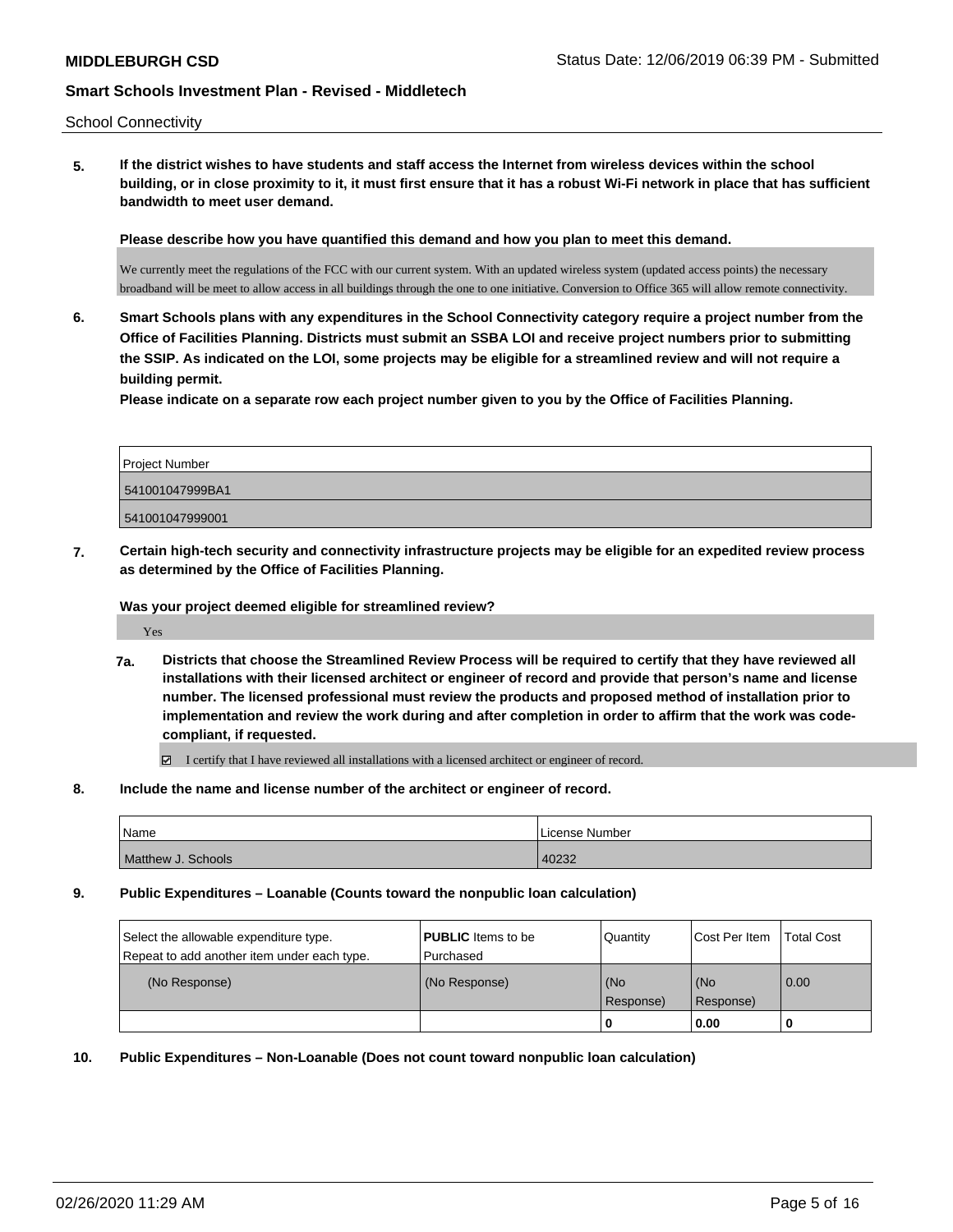School Connectivity

| Select the allowable expenditure<br>type.<br>Repeat to add another item under<br>each type. | <b>PUBLIC</b> Items to be purchased                                                                                                                                                                                                                                                                                           | Quantity       | Cost per Item | <b>Total Cost</b> |
|---------------------------------------------------------------------------------------------|-------------------------------------------------------------------------------------------------------------------------------------------------------------------------------------------------------------------------------------------------------------------------------------------------------------------------------|----------------|---------------|-------------------|
| <b>Network/Access Costs</b>                                                                 | Meraki Enterprise License and Support   1<br>+5 year enterprise support - Cisco<br>Meraki MS425-16 Cloud Managed<br>Switch - License 1 switch-10 year<br>license validation period                                                                                                                                            |                | 889.00        | 889.00            |
| <b>Professional Services</b>                                                                | Configuration and Installation of<br>infrastructure, cabling throughout<br>buildings to access points, architect, IT<br>and engineering fees                                                                                                                                                                                  | 1              | 70,480.00     | 70,480.00         |
| <b>Connections/Components</b>                                                               | Install 115 single cat. 6 cables for<br>Wireless Access Points at locations on<br>floor plans. Cables to nearest data<br>closet. Install provided WAPS with<br>mounting brackets and connected to<br>new data jacks with 3ft cat 6 patch<br>cables and new 5 ft 6 cables for<br>patching of patch panel ports to<br>switches. | 115            | 1,085.00      | 124,775.00        |
| <b>Network/Access Costs</b>                                                                 | Meraki MX400 Cloud Managed<br>Security Appliance - 4 Port -<br>10/100/1000Base-T, 1000Base-X,<br>10GBase-X 10 Gigabit Ethernet USB<br>4x RJ-45-2 Manageable-1U-Rack-<br>mountable                                                                                                                                             | 2              | 10,098.00     | 20,196.00         |
| <b>Network/Access Costs</b>                                                                 | Meraki MX400 Advance Security<br>License and Support, 10 Years-Meraki<br>MX400 Cloud Managed Security<br>Firewall Appliance License 1 License -<br>10 Year License Validation Period                                                                                                                                          | $\overline{2}$ | 40,000.00     | 80,000.00         |
| <b>Network/Access Costs</b>                                                                 | Meraki Cloud Managed 16 port 10GvE   1<br>Aggregation Switch with 40 GbE<br>Uplinks/Stacking - 16 Expansion Slot,<br>2 Expansion Slot - Manageable -<br><b>Optical Fiber Twisted Paid Modular-3</b><br>layer supported-1U high rack-<br>mountable - Lifetime Limited Warranty                                                 |                | 8,386.00      | 8,386.00          |
| <b>Network/Access Costs</b>                                                                 | Merak MS250-48FP Ethernet Switch -<br>48 Network, 4 Uplink, 2 Stack-<br>Manageable - Twisted Pair, Optical<br>Fiber-Modular-3 Layer Supported - 1U<br>High-Rack Mountable Desktop -<br><b>Lifetime Limited Warranty</b>                                                                                                       | 4              | 2,324.00      | 9,296.00          |
| <b>Network/Access Costs</b>                                                                 | Meraki Enterprise w/ 10 Years<br>Enterprise Support - Cisco Meraki<br>MS250-48FP Cloud Managed Switch<br>48 Ports - License 1 Switch-10 Year                                                                                                                                                                                  | 1              | 410.00        | 410.00            |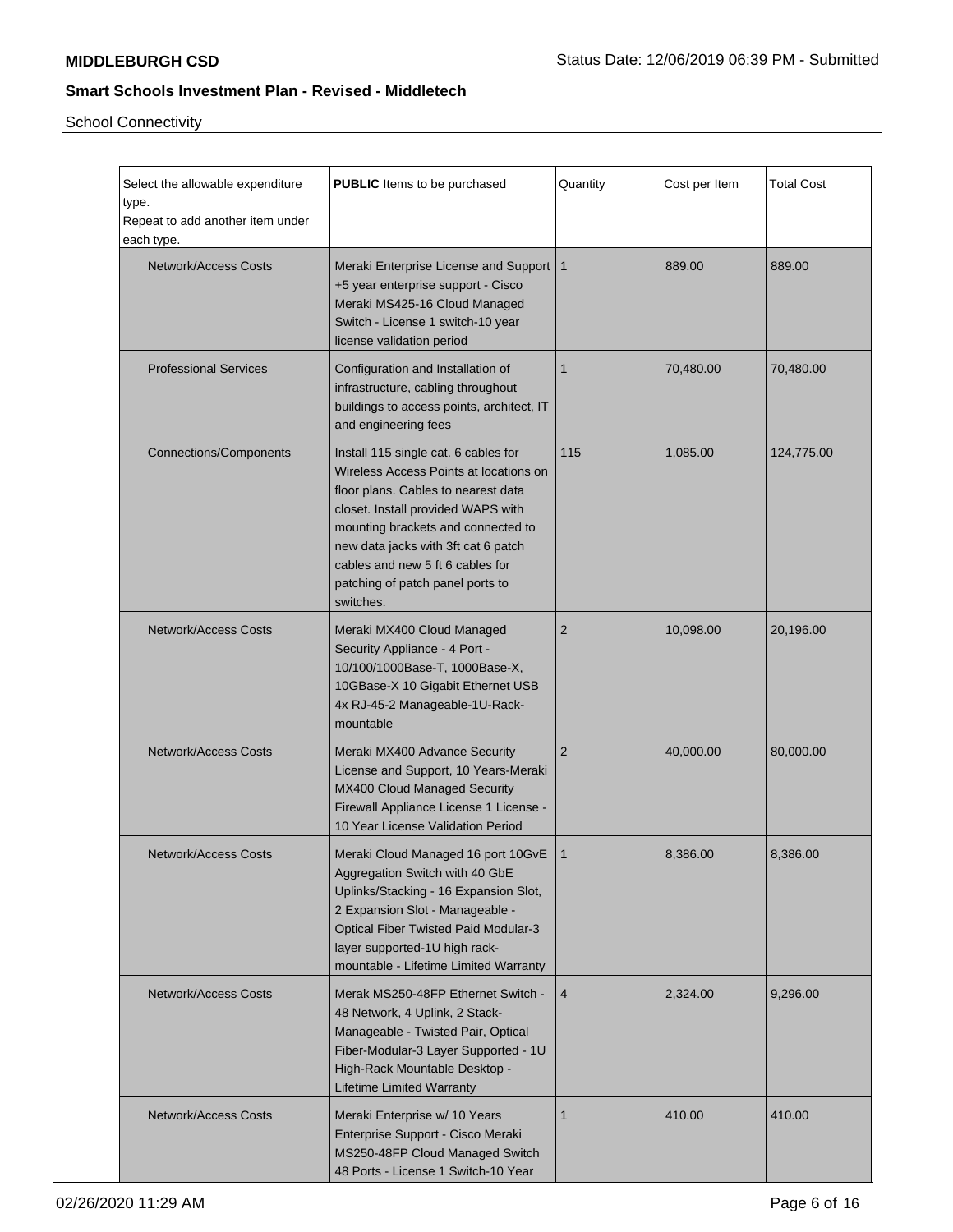School Connectivity

| Select the allowable expenditure | <b>PUBLIC</b> Items to be purchased   | Quantity | Cost per Item | <b>Total Cost</b> |
|----------------------------------|---------------------------------------|----------|---------------|-------------------|
| type.                            |                                       |          |               |                   |
| Repeat to add another item under |                                       |          |               |                   |
| each type.                       |                                       |          |               |                   |
|                                  | License Validation Period             |          |               |                   |
| Network/Access Costs             | Meraki MR52 IEEE 802.11ac 2.50        | 11       | 883.00        | 9,713.00          |
|                                  | Gbit/s Wireless Access Point - 5GHz,  |          |               |                   |
|                                  | 2.40 GHz, MIMO Technology -           |          |               |                   |
|                                  | Beamforming Technology-2 x Network    |          |               |                   |
|                                  | (RJ-45)-Ceiling Mountable, Wall       |          |               |                   |
|                                  | Mountable, Desktop                    |          |               |                   |
|                                  |                                       |          |               |                   |
| Network/Access Costs             | Meraki MS225-48FP Ethernet Switch-    | 6        | 3,747.00      | 22,482.00         |
|                                  | 48 Network, 4 Uplink, 2 stack,        |          |               |                   |
|                                  | Manageable - Twisted Pair, Optical    |          |               |                   |
|                                  | Fiber Modular - 3 Layer Support 1U    |          |               |                   |
|                                  | High Rack-mountable, desktop-lifetime |          |               |                   |
|                                  | limited warranty                      |          |               |                   |
| Network/Access Costs             | Meraki Enterprise w/ 10 years         | 6        | 688.00        | 4,128.00          |
|                                  | Enterprise Support - Cisco Meraki     |          |               |                   |
|                                  |                                       |          |               |                   |
|                                  | Cloud Managed MS225-48FP-Switch-      |          |               |                   |
|                                  | 48 ports-License 1 switch-10 year     |          |               |                   |
|                                  | license validation period             |          |               |                   |
|                                  |                                       | 150      | 138,990.00    | 350.755           |

### **11. Final 2014-15 BEDS Enrollment to calculate Nonpublic Sharing Requirement (no changes allowed.)**

|            | <b>Public Enrollment</b> | l Nonpublic Enrollment | <b>Total Enrollment</b> | l Nonpublic Percentage |
|------------|--------------------------|------------------------|-------------------------|------------------------|
| Enrollment | 763                      |                        | 763.00                  | 0.00                   |

# **12. Total Public Budget - Loanable (Counts toward the nonpublic loan calculation)**

|                                                 | Public Allocations | Estimated Nonpublic Loan<br>Amount | Estimated Total Sub-Allocations |
|-------------------------------------------------|--------------------|------------------------------------|---------------------------------|
| Network/Access Costs                            | 0.00               | 0.00                               | 0.00                            |
| School Internal Connections and  <br>Components | 0.00               | 0.00                               | 0.00                            |
| Other                                           | 0.00               | 0.00                               | 0.00                            |
| Totals:                                         | 0.00               |                                    |                                 |

# **13. Total Public Budget – Non-Loanable (Does not count toward the nonpublic loan calculation)**

|                                            | Sub-<br>Allocation |
|--------------------------------------------|--------------------|
| Network/Access Costs                       | 155,500.00         |
| <b>Outside Plant Costs</b>                 | 0.00               |
| School Internal Connections and Components | 124,775.00         |
| <b>Professional Services</b>               | 70,480.00          |
| Testing                                    | 0.00               |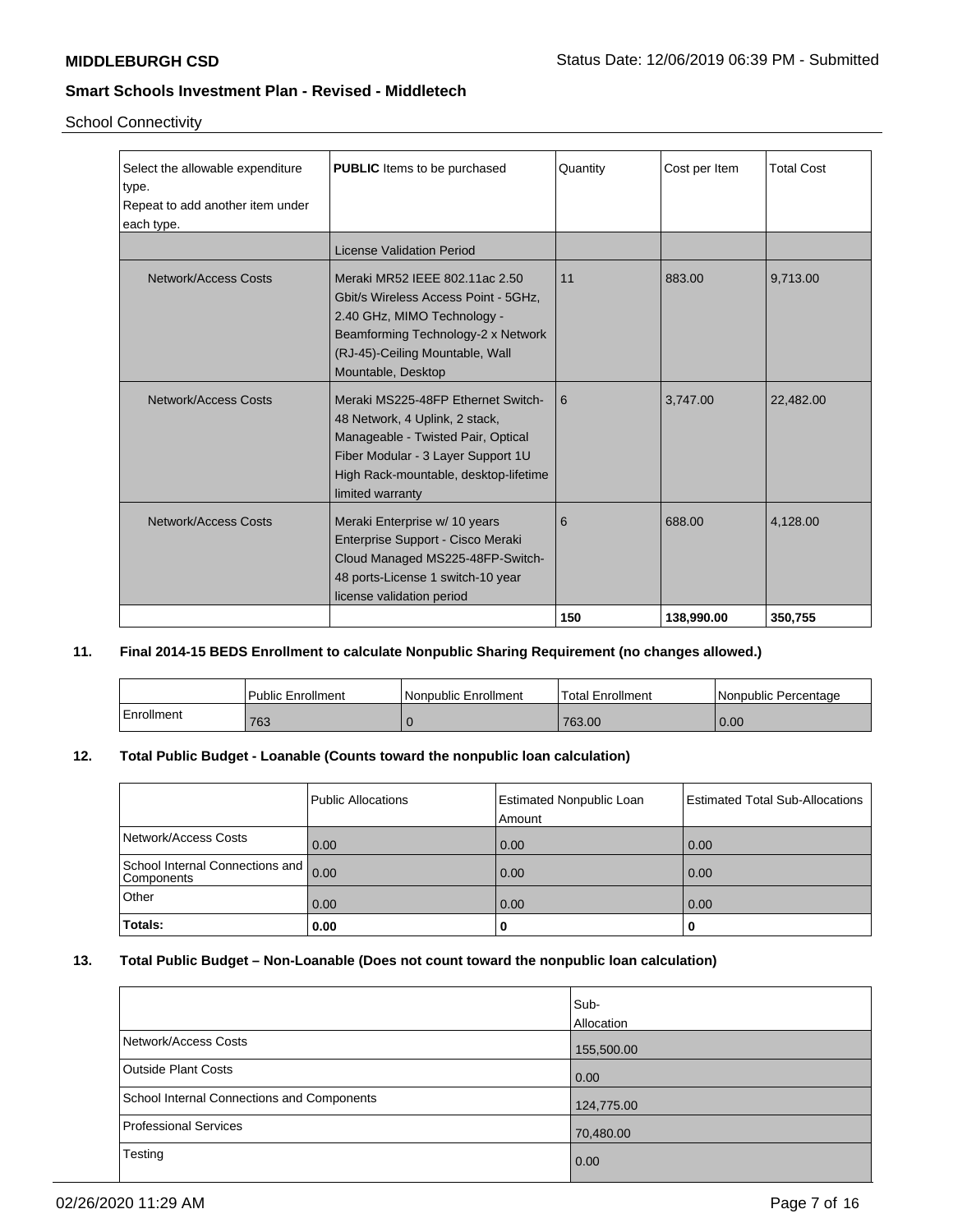School Connectivity

|                     | Sub-<br>Allocation |
|---------------------|--------------------|
| Other Upfront Costs | 0.00               |
| <b>Other Costs</b>  | 0.00               |
| Totals:             | 350,755.00         |

# **14. School Connectivity Totals**

|                          | Total Sub-Allocations |
|--------------------------|-----------------------|
| Total Loanable Items     | $\overline{0.00}$     |
| Total Non-Ioanable Items | 350,755.00            |
| Totals:                  | 350,755               |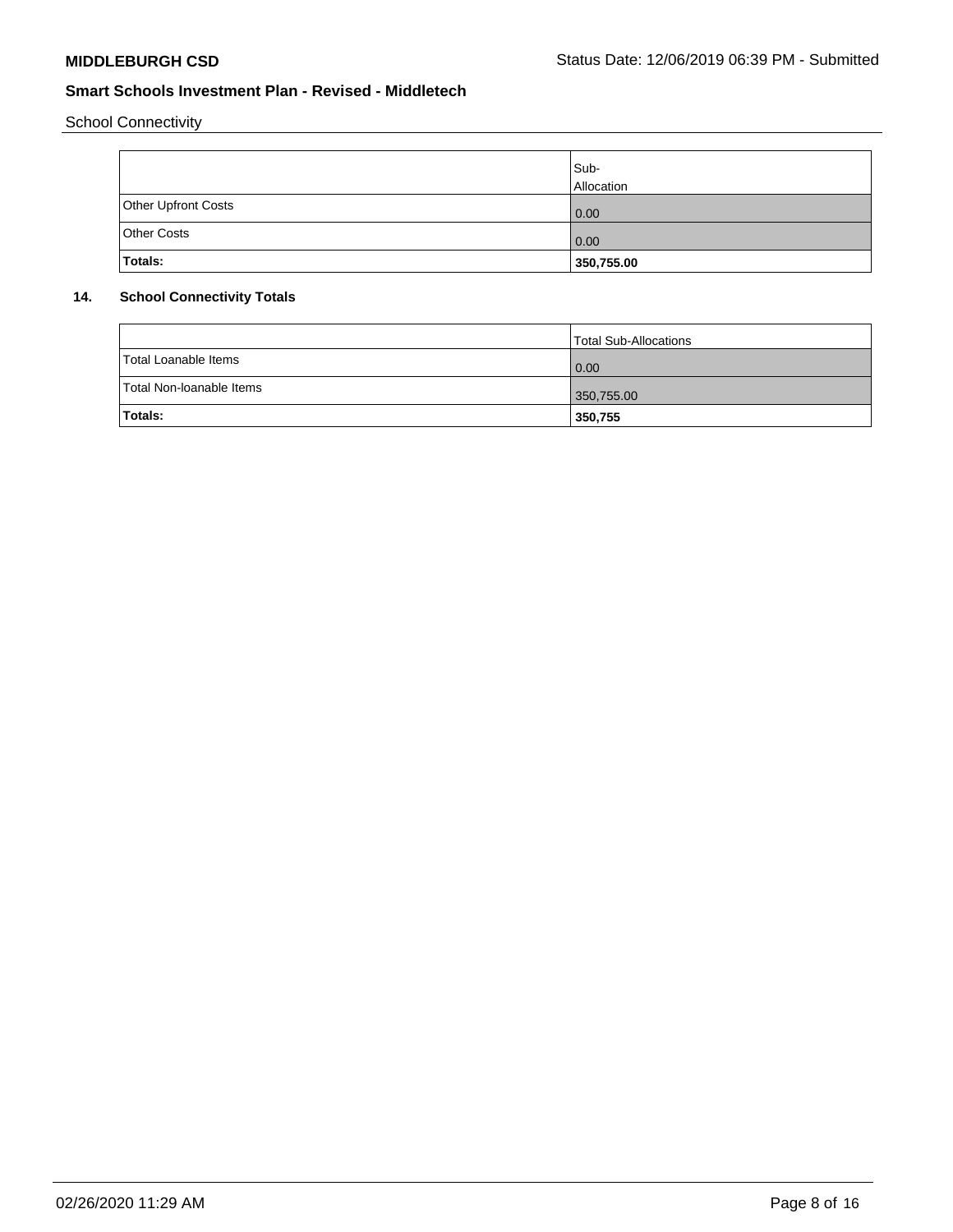Community Connectivity (Broadband and Wireless)

**1. Describe how you intend to use Smart Schools Bond Act funds for high-speed broadband and/or wireless connectivity projects in the community.**

(No Response)

**2. Please describe how the proposed project(s) will promote student achievement and increase student and/or staff access to the Internet in a manner that enhances student learning and/or instruction outside of the school day and/or school building.**

(No Response)

**3. Community connectivity projects must comply with all the necessary local building codes and regulations (building and related permits are not required prior to plan submission).**

 $\Box$  I certify that we will comply with all the necessary local building codes and regulations.

**4. Please describe the physical location of the proposed investment.**

(No Response)

**5. Please provide the initial list of partners participating in the Community Connectivity Broadband Project, along with their Federal Tax Identification (Employer Identification) number.**

| <b>Project Partners</b> | l Federal ID # |
|-------------------------|----------------|
| (No Response)           | (No Response)  |

**6. Please detail the type, quantity, per unit cost and total cost of the eligible items under each sub-category.**

| Select the allowable expenditure | Item to be purchased | Quantity      | Cost per Item | <b>Total Cost</b> |
|----------------------------------|----------------------|---------------|---------------|-------------------|
| type.                            |                      |               |               |                   |
| Repeat to add another item under |                      |               |               |                   |
| each type.                       |                      |               |               |                   |
| (No Response)                    | (No Response)        | (No Response) | (No Response) | 0.00              |
|                                  |                      | o             | 0.00          |                   |

**7. If you are submitting an allocation for Community Connectivity, complete this table.**

**Note that the calculated Total at the bottom of the table must equal the Total allocation for this category that you entered in the SSIP Overview overall budget.**

|                                    | Sub-Allocation |
|------------------------------------|----------------|
| Network/Access Costs               | (No Response)  |
| Outside Plant Costs                | (No Response)  |
| <b>Tower Costs</b>                 | (No Response)  |
| <b>Customer Premises Equipment</b> | (No Response)  |
| <b>Professional Services</b>       | (No Response)  |
| Testing                            | (No Response)  |
| <b>Other Upfront Costs</b>         | (No Response)  |
| <b>Other Costs</b>                 | (No Response)  |
| Totals:                            | 0.00           |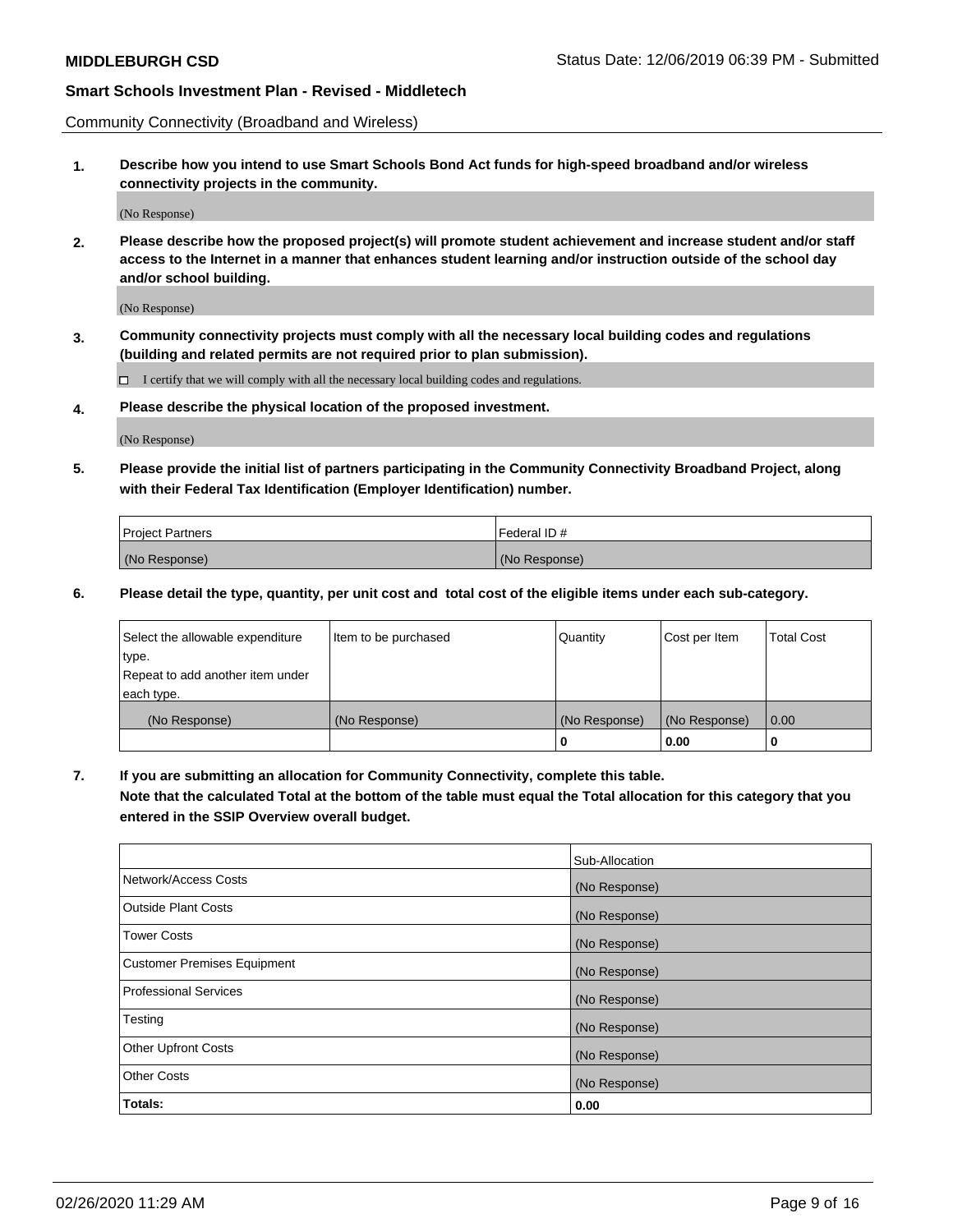#### Classroom Learning Technology

**1. In order for students and faculty to receive the maximum benefit from the technology made available under the Smart Schools Bond Act, their school buildings must possess sufficient connectivity infrastructure to ensure that devices can be used during the school day. Smart Schools Investment Plans must demonstrate that sufficient infrastructure that meets the Federal Communications Commission's 100 Mbps per 1,000 students standard currently exists in the buildings where new devices will be deployed, or is a planned use of a portion of Smart Schools Bond Act funds, or is under development through another funding source. Smart Schools Bond Act funds used for technology infrastructure or classroom technology investments must increase the number of school buildings that meet or exceed the minimum speed standard of 100 Mbps per 1,000 students and staff within 12 months. This standard may be met on either a contracted 24/7 firm service or a "burstable" capability. If the standard is met under the burstable criteria, it must be:**

**1. Specifically codified in a service contract with a provider, and**

**2. Guaranteed to be available to all students and devices as needed, particularly during periods of high demand, such as computer-based testing (CBT) periods.**

**Please describe how your district already meets or is planning to meet this standard within 12 months of plan submission.**

(No Response)

- **1a. If a district believes that it will be impossible to meet this standard within 12 months, it may apply for a waiver of this requirement, as described on the Smart Schools website. The waiver must be filed and approved by SED prior to submitting this survey.**
	- By checking this box, you are certifying that the school district has an approved waiver of this requirement on file with the New York State Education Department.
- **2. Connectivity Speed Calculator (Required). If the district currently meets the required speed, enter "Currently Met" in the last box: Expected Date When Required Speed Will be Met.**

|                  | l Number of     | Required Speed | Current Speed in | <b>Expected Speed</b> | <b>Expected Date</b>                |
|------------------|-----------------|----------------|------------------|-----------------------|-------------------------------------|
|                  | <b>Students</b> | l in Mbps      | l Mbps           | to be Attained        | When Required                       |
|                  |                 |                |                  |                       | Within 12 Months  Speed Will be Met |
| Calculated Speed | (No Response)   | 0.00           | (No Response)    | l (No Response)       | (No Response)                       |

**3. If the district wishes to have students and staff access the Internet from wireless devices within the school building, or in close proximity to it, it must first ensure that it has a robust Wi-Fi network in place that has sufficient bandwidth to meet user demand.**

**Please describe how you have quantified this demand and how you plan to meet this demand.**

(No Response)

**4. All New York State public school districts are required to complete and submit an Instructional Technology Plan survey to the New York State Education Department in compliance with Section 753 of the Education Law and per Part 100.12 of the Commissioner's Regulations.**

**Districts that include educational technology purchases as part of their Smart Schools Investment Plan must have a submitted and approved Instructional Technology Plan survey on file with the New York State Education Department.**

- By checking this box, you are certifying that the school district has an approved Instructional Technology Plan survey on file with the New York State Education Department.
- **5. Describe the devices you intend to purchase and their compatibility with existing or planned platforms or systems. Specifically address the adequacy of each facility's electrical, HVAC and other infrastructure necessary to install and support the operation of the planned technology.**

(No Response)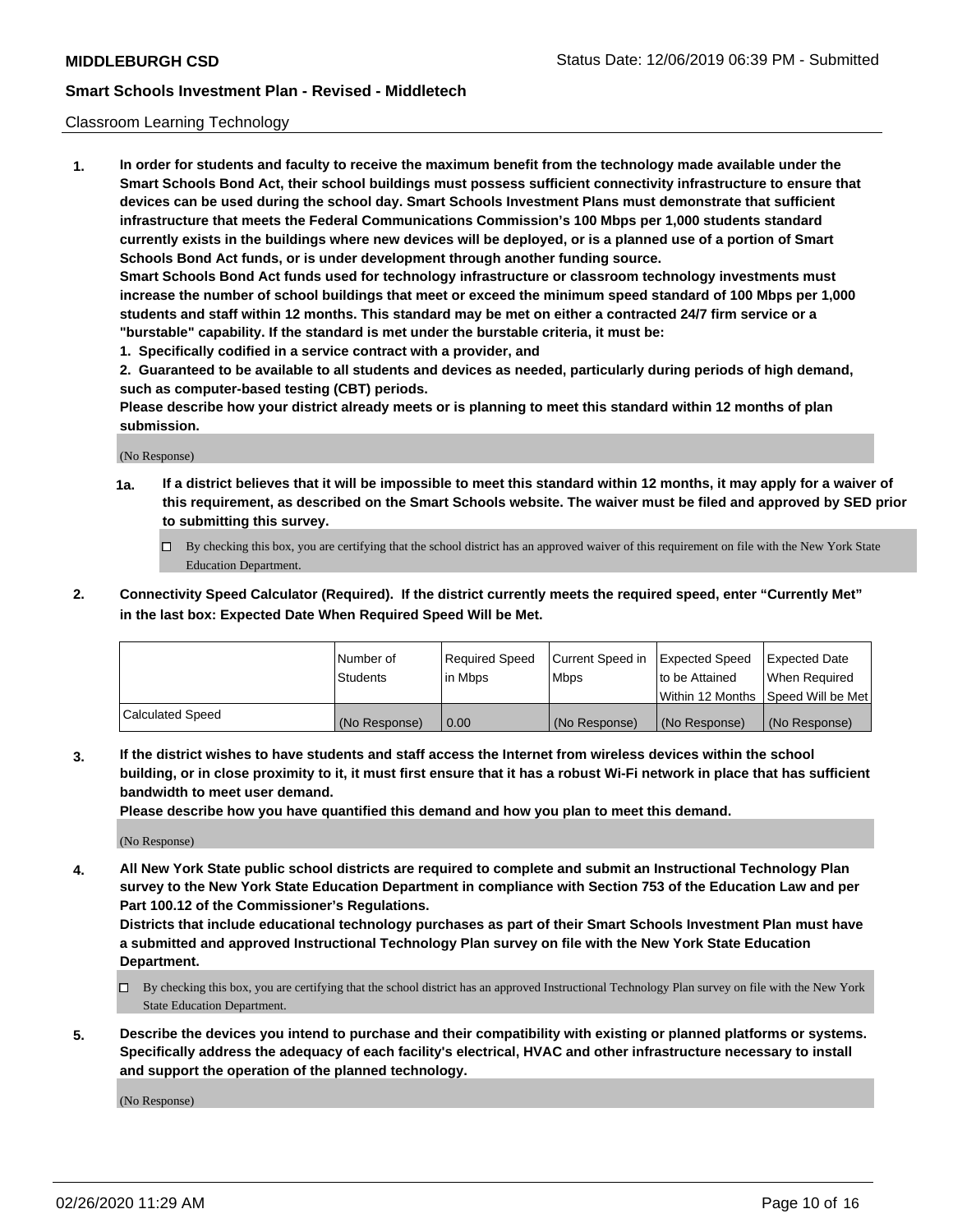#### Classroom Learning Technology

- **6. Describe how the proposed technology purchases will:**
	- **> enhance differentiated instruction;**
	- **> expand student learning inside and outside the classroom;**
	- **> benefit students with disabilities and English language learners; and**
	- **> contribute to the reduction of other learning gaps that have been identified within the district.**

**The expectation is that districts will place a priority on addressing the needs of students who struggle to succeed in a rigorous curriculum. Responses in this section should specifically address this concern and align with the district's Instructional Technology Plan (in particular Question 2 of E. Curriculum and Instruction: "Does the district's instructional technology plan address the needs of students with disabilities to ensure equitable access to instruction, materials and assessments?" and Question 3 of the same section: "Does the district's instructional technology plan address the provision of assistive technology specifically for students with disabilities to ensure access to and participation in the general curriculum?")**

**In addition, describe how the district ensures equitable access to instruction, materials and assessments and participation in the general curriculum for both SWD and English Language Learners/Multilingual Learners (ELL/MLL) students.**

(No Response)

**7. Where appropriate, describe how the proposed technology purchases will enhance ongoing communication with parents and other stakeholders and help the district facilitate technology-based regional partnerships, including distance learning and other efforts.**

(No Response)

**8. Describe the district's plan to provide professional development to ensure that administrators, teachers and staff can employ the technology purchased to enhance instruction successfully.**

**Note: This response should be aligned and expanded upon in accordance with your district's response to Question 1 of F. Professional Development of your Instructional Technology Plan: "Please provide a summary of professional development offered to teachers and staff, for the time period covered by this plan, to support technology to enhance teaching and learning. Please include topics, audience and method of delivery within your summary."**

(No Response)

- **9. Districts must contact one of the SUNY/CUNY teacher preparation programs listed on the document on the left side of the page that supplies the largest number of the district's new teachers to request advice on innovative uses and best practices at the intersection of pedagogy and educational technology.**
	- By checking this box, you certify that you have contacted the SUNY/CUNY teacher preparation program that supplies the largest number of your new teachers to request advice on these issues.
	- **9a. Please enter the name of the SUNY or CUNY Institution that you contacted.**

(No Response)

**9b. Enter the primary Institution phone number.**

(No Response)

**9c. Enter the name of the contact person with whom you consulted and/or will be collaborating with on innovative uses of technology and best practices.**

(No Response)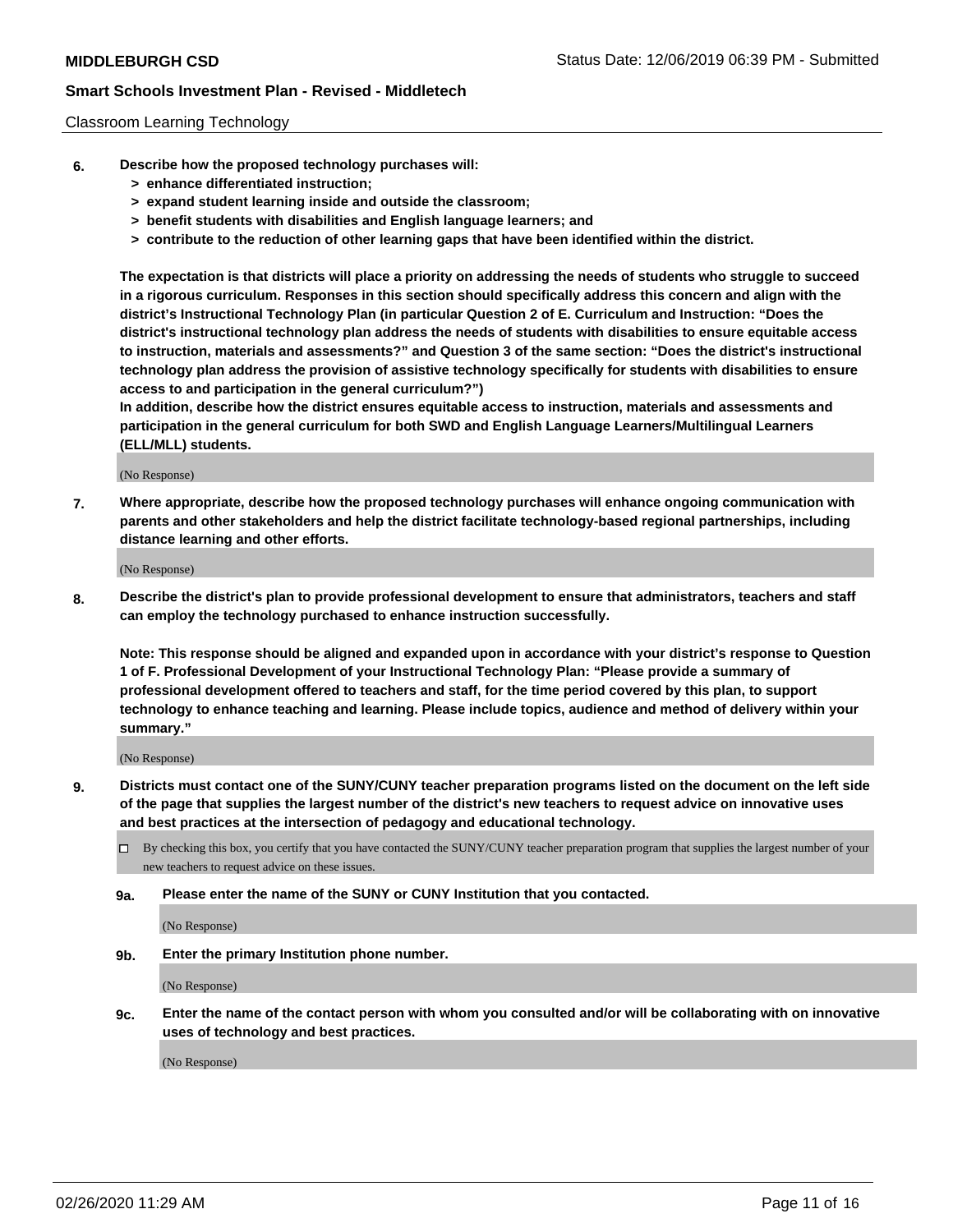#### Classroom Learning Technology

**10. To ensure the sustainability of technology purchases made with Smart Schools funds, districts must demonstrate a long-term plan to maintain and replace technology purchases supported by Smart Schools Bond Act funds. This sustainability plan shall demonstrate a district's capacity to support recurring costs of use that are ineligible for Smart Schools Bond Act funding such as device maintenance, technical support, Internet and wireless fees, maintenance of hotspots, staff professional development, building maintenance and the replacement of incidental items. Further, such a sustainability plan shall include a long-term plan for the replacement of purchased devices and equipment at the end of their useful life with other funding sources.**

 $\Box$  By checking this box, you certify that the district has a sustainability plan as described above.

**11. Districts must ensure that devices purchased with Smart Schools Bond funds will be distributed, prepared for use, maintained and supported appropriately. Districts must maintain detailed device inventories in accordance with generally accepted accounting principles.**

By checking this box, you certify that the district has a distribution and inventory management plan and system in place.

#### **12. Please detail the type, quantity, per unit cost and total cost of the eligible items under each sub-category.**

| Select the allowable expenditure<br>type.<br>Repeat to add another item under | Iltem to be Purchased | Quantity | Cost per Item | <b>Total Cost</b> |
|-------------------------------------------------------------------------------|-----------------------|----------|---------------|-------------------|
| each type.<br>(No Response)                                                   | (No Response)         |          | 10.00         | 0.00              |
|                                                                               |                       | 0        | 0.00          |                   |

#### **13. Final 2014-15 BEDS Enrollment to calculate Nonpublic Sharing Requirement (no changes allowed.)**

|              | Public Enrollment | Nonpublic Enrollment | <b>Total Enrollment</b> | l Nonpublic<br>l Percentage |
|--------------|-------------------|----------------------|-------------------------|-----------------------------|
| l Enrollment | 763               |                      | 763.00                  | 0.00                        |

### **14. If you are submitting an allocation for Classroom Learning Technology complete this table.**

|                          | Public School Sub-Allocation | <b>Estimated Nonpublic Loan</b><br>Amount<br>(Based on Percentage Above) | <b>Estimated Total Public and</b><br>Nonpublic Sub-Allocation |
|--------------------------|------------------------------|--------------------------------------------------------------------------|---------------------------------------------------------------|
| Interactive Whiteboards  | 0.00                         | 0.00                                                                     | 0.00                                                          |
| Computer Servers         | 0.00                         | 0.00                                                                     | 0.00                                                          |
| <b>Desktop Computers</b> | 0.00                         | 0.00                                                                     | 0.00                                                          |
| <b>Laptop Computers</b>  | 0.00                         | 0.00                                                                     | 0.00                                                          |
| <b>Tablet Computers</b>  | 0.00                         | 0.00                                                                     | 0.00                                                          |
| <b>Other Costs</b>       | 0.00                         | 0.00                                                                     | 0.00                                                          |
| Totals:                  | 0.00                         | 0                                                                        | 0                                                             |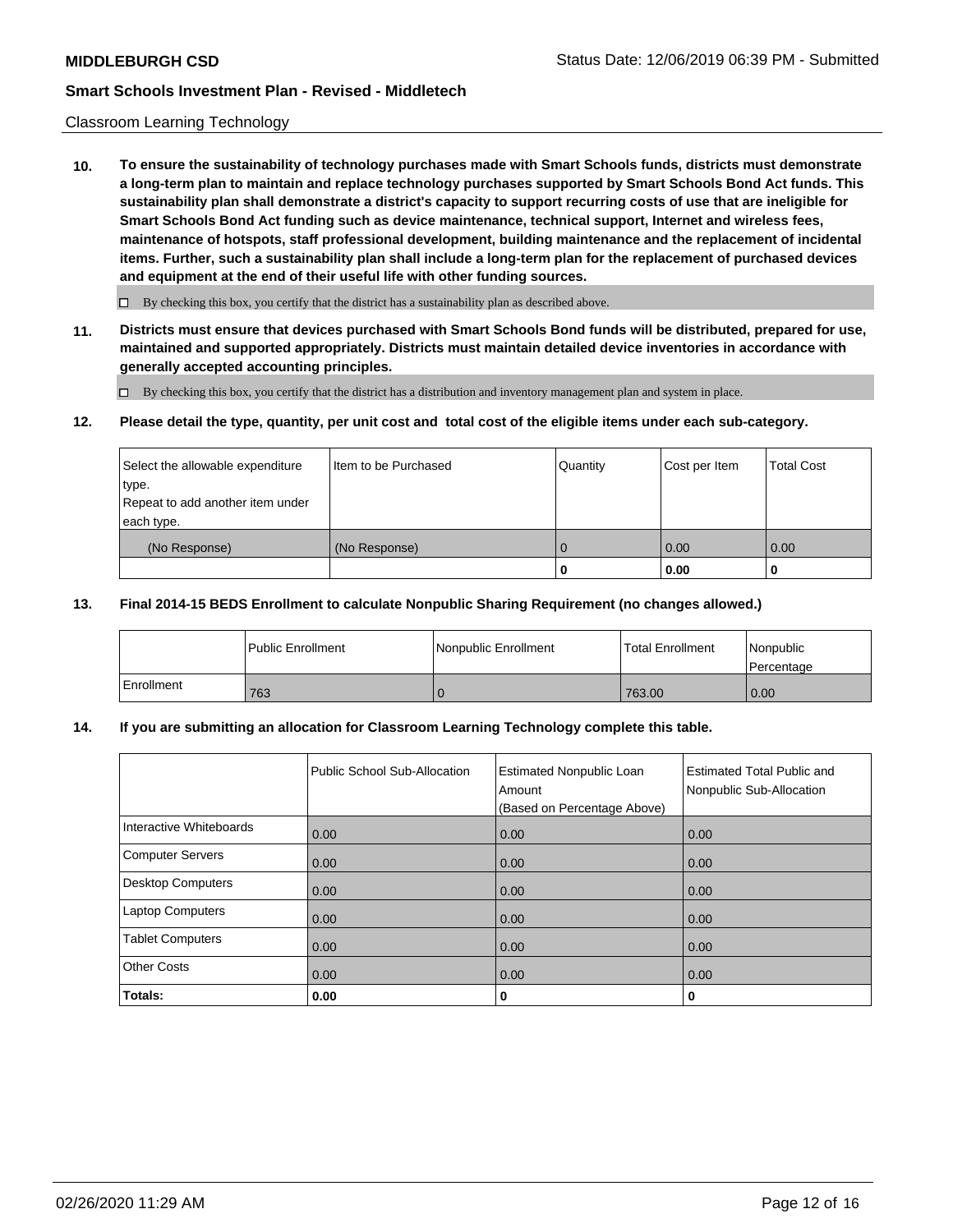#### Pre-Kindergarten Classrooms

**1. Provide information regarding how and where the district is currently serving pre-kindergarten students and justify the need for additional space with enrollment projections over 3 years.**

(No Response)

- **2. Describe the district's plan to construct, enhance or modernize education facilities to accommodate prekindergarten programs. Such plans must include:**
	- **Specific descriptions of what the district intends to do to each space;**
	- **An affirmation that new pre-kindergarten classrooms will contain a minimum of 900 square feet per classroom;**
	- **The number of classrooms involved;**
	- **The approximate construction costs per classroom; and**
	- **Confirmation that the space is district-owned or has a long-term lease that exceeds the probable useful life of the improvements.**

(No Response)

**3. Smart Schools Bond Act funds may only be used for capital construction costs. Describe the type and amount of additional funds that will be required to support ineligible ongoing costs (e.g. instruction, supplies) associated with any additional pre-kindergarten classrooms that the district plans to add.**

(No Response)

**4. All plans and specifications for the erection, repair, enlargement or remodeling of school buildings in any public school district in the State must be reviewed and approved by the Commissioner. Districts that plan capital projects using their Smart Schools Bond Act funds will undergo a Preliminary Review Process by the Office of Facilities Planning.**

**Please indicate on a separate row each project number given to you by the Office of Facilities Planning.**

| Project Number |  |
|----------------|--|
| (No Response)  |  |
|                |  |

**5. Please detail the type, quantity, per unit cost and total cost of the eligible items under each sub-category.**

| Select the allowable expenditure | Item to be purchased | Quantity      | Cost per Item | <b>Total Cost</b> |
|----------------------------------|----------------------|---------------|---------------|-------------------|
| type.                            |                      |               |               |                   |
| Repeat to add another item under |                      |               |               |                   |
| each type.                       |                      |               |               |                   |
| (No Response)                    | (No Response)        | (No Response) | (No Response) | 0.00              |
|                                  |                      | υ             | 0.00          |                   |

**6. If you have made an allocation for Pre-Kindergarten Classrooms, complete this table. Note that the calculated Total at the bottom of the table must equal the Total allocation for this category that you entered in the SSIP Overview overall budget.**

|                                          | Sub-Allocation |
|------------------------------------------|----------------|
| Construct Pre-K Classrooms               | (No Response)  |
| Enhance/Modernize Educational Facilities | (No Response)  |
| <b>Other Costs</b>                       | (No Response)  |
| Totals:                                  | 0.00           |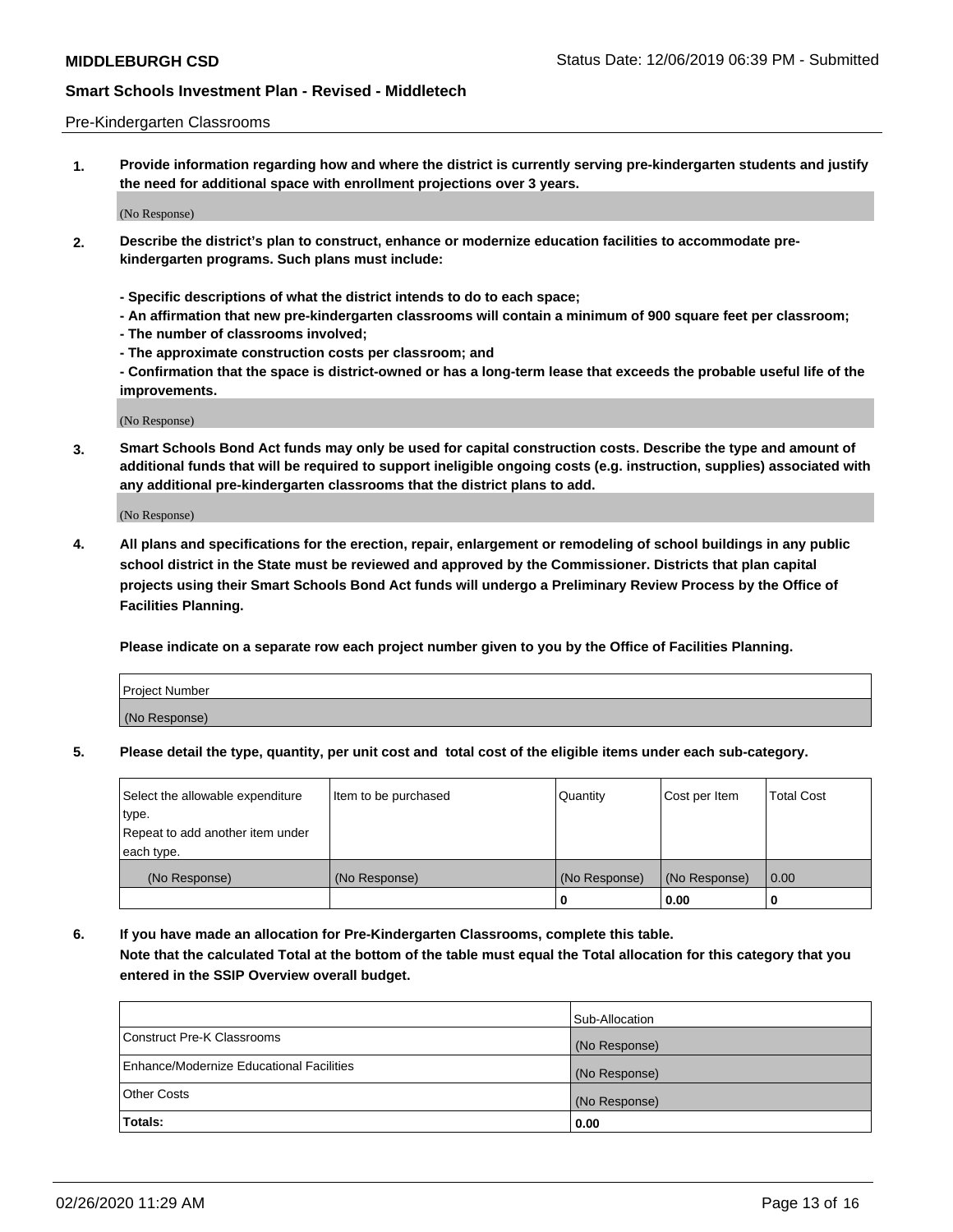Replace Transportable Classrooms

**1. Describe the district's plan to construct, enhance or modernize education facilities to provide high-quality instructional space by replacing transportable classrooms.**

(No Response)

**2. All plans and specifications for the erection, repair, enlargement or remodeling of school buildings in any public school district in the State must be reviewed and approved by the Commissioner. Districts that plan capital projects using their Smart Schools Bond Act funds will undergo a Preliminary Review Process by the Office of Facilities Planning.**

**Please indicate on a separate row each project number given to you by the Office of Facilities Planning.**

| Project Number |  |
|----------------|--|
|                |  |
|                |  |
|                |  |
|                |  |
| (No Response)  |  |
|                |  |
|                |  |
|                |  |

**3. For large projects that seek to blend Smart Schools Bond Act dollars with other funds, please note that Smart Schools Bond Act funds can be allocated on a pro rata basis depending on the number of new classrooms built that directly replace transportable classroom units.**

**If a district seeks to blend Smart Schools Bond Act dollars with other funds describe below what other funds are being used and what portion of the money will be Smart Schools Bond Act funds.**

(No Response)

**4. Please detail the type, quantity, per unit cost and total cost of the eligible items under each sub-category.**

| Select the allowable expenditure | Item to be purchased | Quantity      | Cost per Item | Total Cost |
|----------------------------------|----------------------|---------------|---------------|------------|
| ∣type.                           |                      |               |               |            |
| Repeat to add another item under |                      |               |               |            |
| each type.                       |                      |               |               |            |
| (No Response)                    | (No Response)        | (No Response) | (No Response) | 0.00       |
|                                  |                      | u             | 0.00          |            |

**5. If you have made an allocation for Replace Transportable Classrooms, complete this table. Note that the calculated Total at the bottom of the table must equal the Total allocation for this category that you entered in the SSIP Overview overall budget.**

|                                                | Sub-Allocation |
|------------------------------------------------|----------------|
| Construct New Instructional Space              | (No Response)  |
| Enhance/Modernize Existing Instructional Space | (No Response)  |
| Other Costs                                    | (No Response)  |
| Totals:                                        | 0.00           |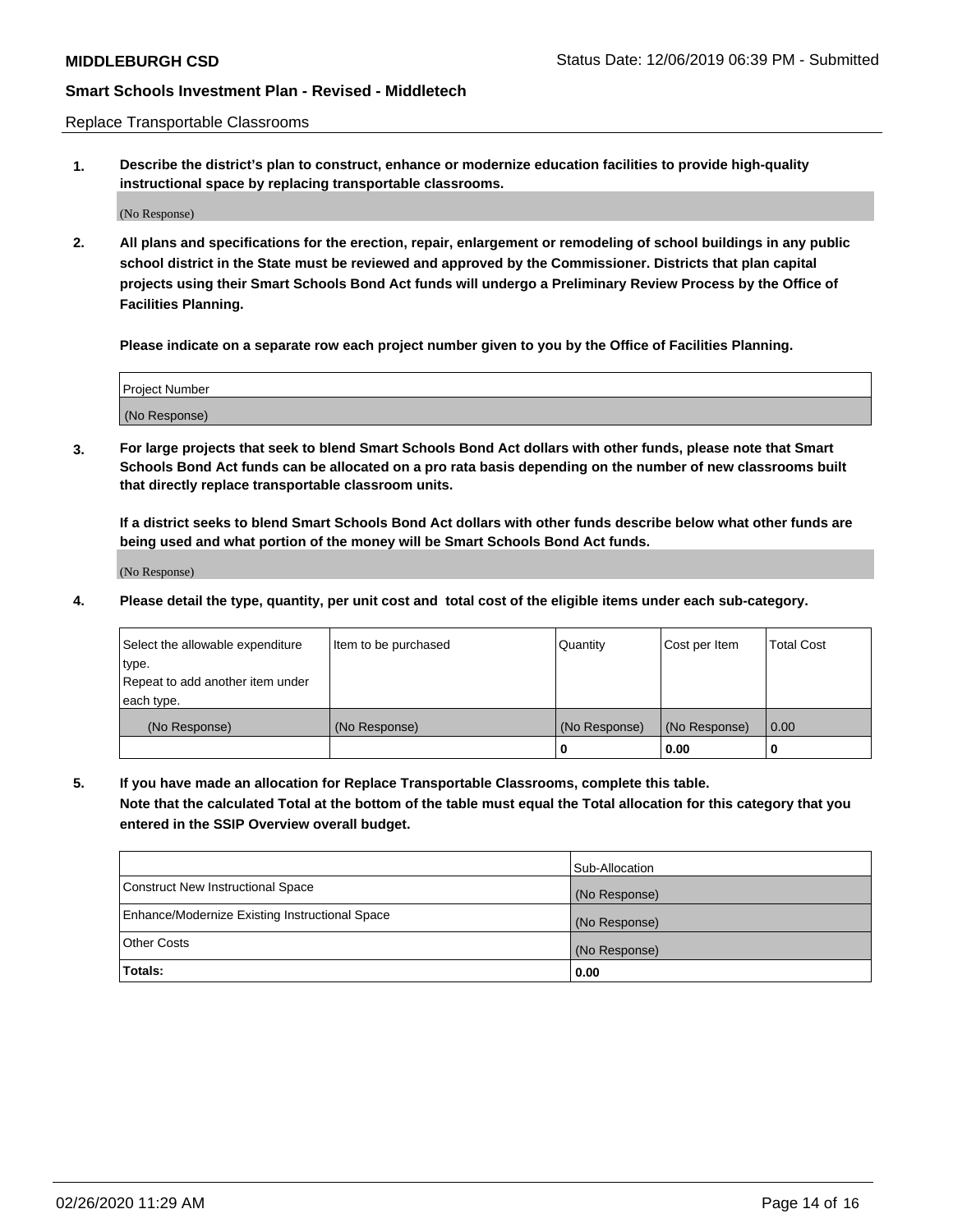High-Tech Security Features

**1. Describe how you intend to use Smart Schools Bond Act funds to install high-tech security features in school buildings and on school campuses.**

Purchase security cameras for both school buildings, transportation building and surrounding grounds.

**2. All plans and specifications for the erection, repair, enlargement or remodeling of school buildings in any public school district in the State must be reviewed and approved by the Commissioner. Smart Schools plans with any expenditures in the High-Tech Security category require a project number from the Office of Facilities Planning. Districts must submit an SSBA LOI and receive project numbers prior to submitting the SSIP. As indicated on the LOI, some projects may be eligible for a streamlined review and will not require a building permit. Please indicate on a separate row each project number given to you by the Office of Facilities Planning.**

| Project Number  |  |
|-----------------|--|
| 541001047999001 |  |
| 541001047999BA1 |  |

**3. Was your project deemed eligible for streamlined Review?**

Yes

 $\square$  No

**3a. Districts with streamlined projects must certify that they have reviewed all installations with their licensed architect or engineer of record, and provide that person's name and license number. The licensed professional must review the products and proposed method of installation prior to implementation and review the work during and after completion in order to affirm that the work was code-compliant, if requested.**

By checking this box, you certify that the district has reviewed all installations with a licensed architect or engineer of record.

**4. Include the name and license number of the architect or engineer of record.**

| Name                   | License Number |
|------------------------|----------------|
| <b>Matthew Schools</b> | 40232          |

**5. Please detail the type, quantity, per unit cost and total cost of the eligible items under each sub-category.**

| Select the allowable expenditure          | Item to be purchased                                                                                                                                      | Quantity | Cost per Item | <b>Total Cost</b> |
|-------------------------------------------|-----------------------------------------------------------------------------------------------------------------------------------------------------------|----------|---------------|-------------------|
| type.<br>Repeat to add another item under |                                                                                                                                                           |          |               |                   |
| each type.                                |                                                                                                                                                           |          |               |                   |
| <b>Electronic Security System</b>         | Meraki Mounting Bracket for Network<br>Camera                                                                                                             | 1        | 101.00        | 101.00            |
| <b>Electronic Security System</b>         | Meraki Mounting Arm for Network<br>Cameras                                                                                                                | 1        | 126.00        | 126.00            |
| <b>Electronic Security System</b>         | Meraki MV21 5 Megapixel Network<br>Camera-Monochrome 98.43 ft-H.264-<br>1280X720-3mm-10mm-3.3x Optical-<br>CMOS-Cable-Wall Mount, Ceiling<br><b>Mount</b> | 50       | 649.62        | 32,481.00         |
| <b>Electronic Security System</b>         | Meraki MV71 5 Megapixel Outdoor<br>Network Camera - Monochrome 98.43<br>ft H.264-1280x720-3mm-10mm-3.3x<br>Optical-CMOS-Cable-Wall Mount,                 | 10       | 757.00        | 7,570.00          |